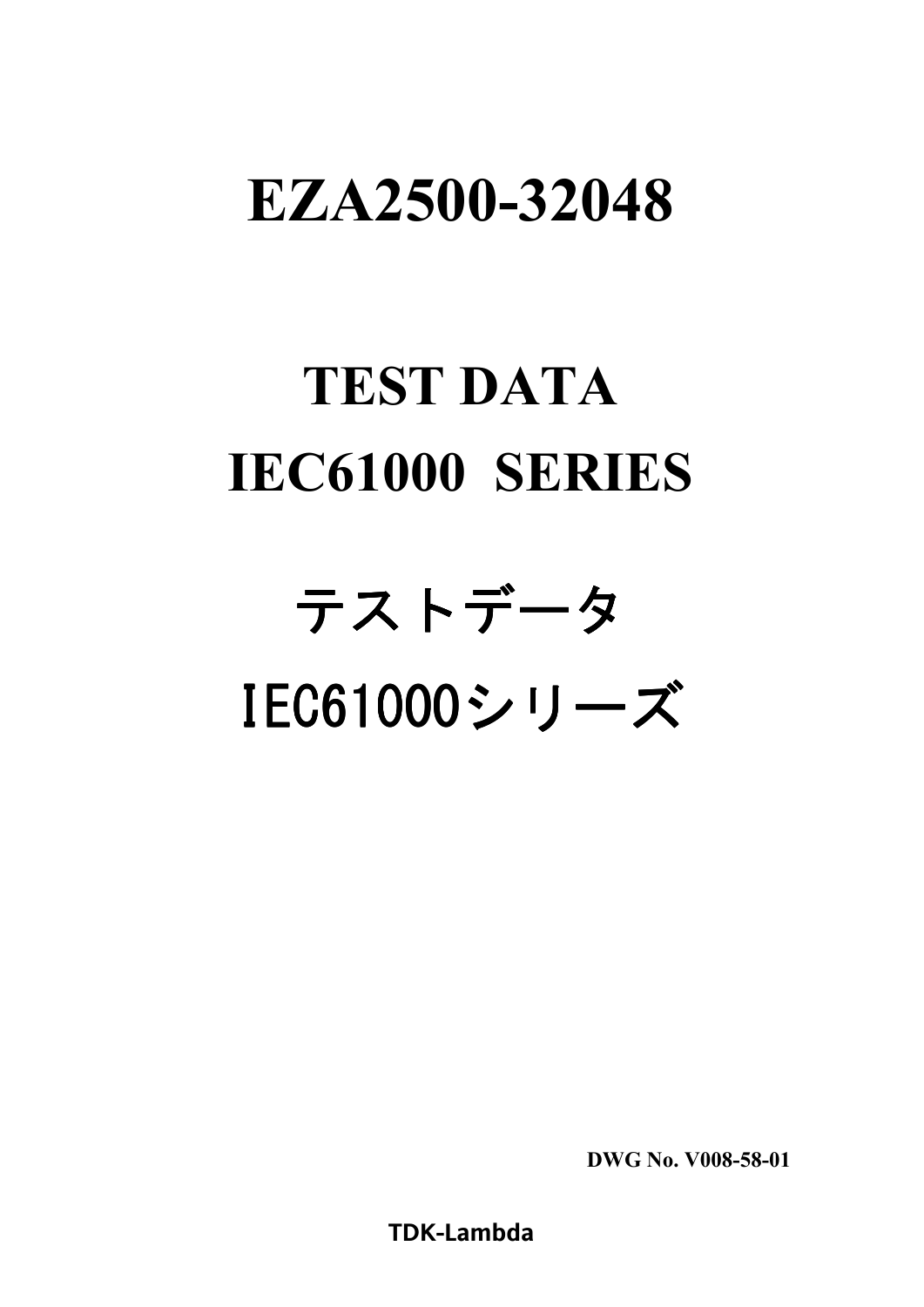#### **INDEX**

| Electrostatic Discharge Immunity Test (IEC61000-4-2)                                                                         |
|------------------------------------------------------------------------------------------------------------------------------|
| Radiated Radio-Frequency Electromagnetic Field Immunity Test (IEC61000-4-3)                                                  |
| 3. 電気的ファーストトランジェントバーストイミュニティ試験 ・・・・・・・・・・・・・・・・・・・・・・・ R-3<br>Electrical Fast Transient / Burst Immunity Test (IEC61000-4-4) |
| Surge Immunity Test (IEC61000-4-5)                                                                                           |
| 5. 伝導性無線周波数電磁界イミュニティ試験<br>Conducted Disturbances Induced by<br>Radio-Frequency Field Immunity Test (IEC61000-4-6)            |
| Power Frequency Magnetic Field Immunity Test (IEC61000-4-8)                                                                  |

使用記号 Terminology used

FG ・・・・・ フレームグラウンド Frame GND

※ 当社標準測定条件における結果であり、参考値としてお考え願います。

Test results are reference data based on our standard measurement condition.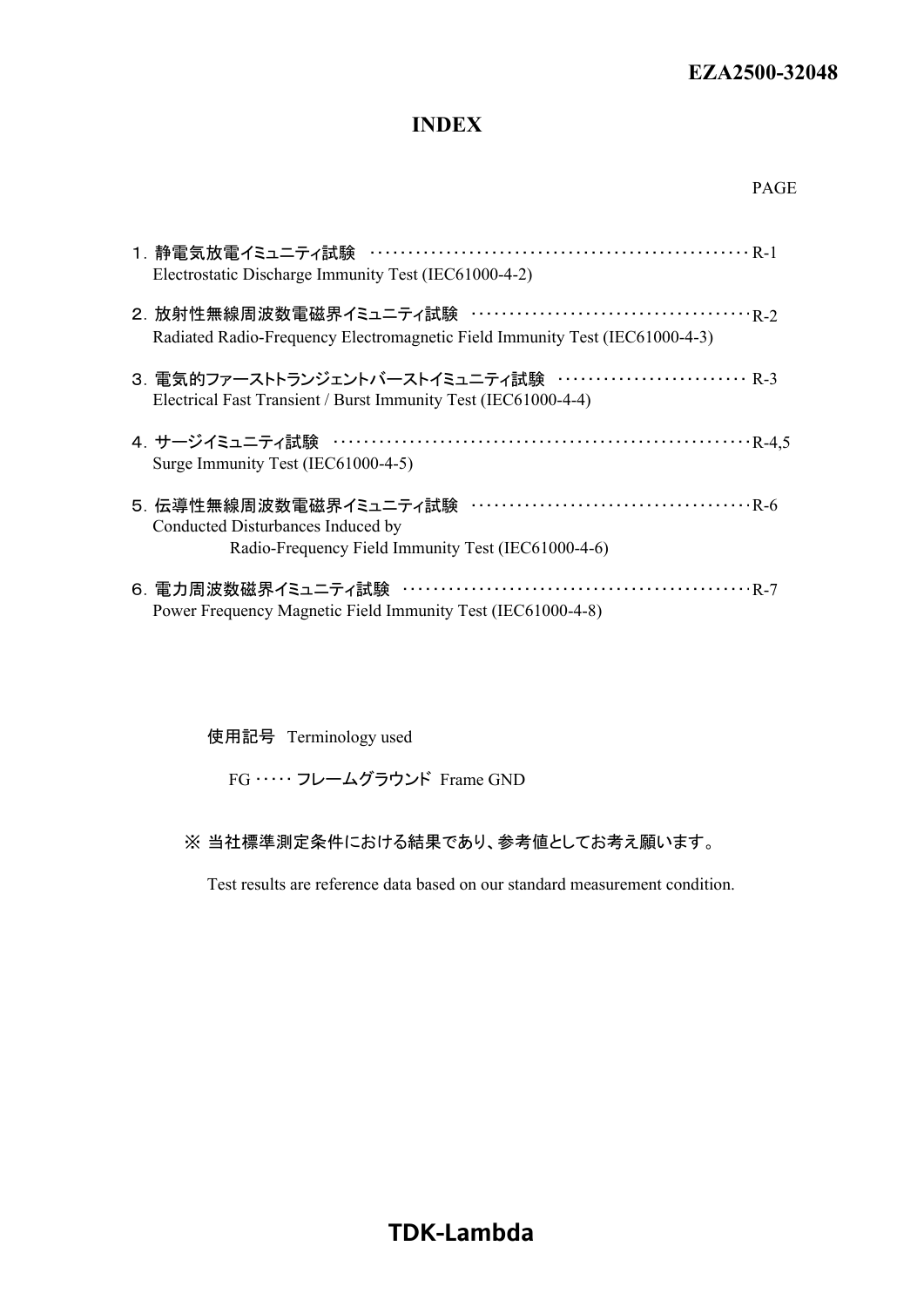

#### **(4)** 判定条件 **Acceptable Conditions**

1. 試験中の出力電圧変動は初期値(試験前)の±5%を限度とする事。

Output voltage regulation not to exceed  $\pm 5\%$  of initial (before test) value during test.

2. 試験後の出力電圧は初期値から変動していない事。

- Output voltage to be within regulation specification after the test.
- 3. 1、2共に発煙/発火及び出力ダウンなき事。

Along with 1 and 2, without the occurrence of smoke and fire, as well as no output failure.

#### **(5)** 試験結果 **Test Results**

| $P \rightarrow P \rightarrow P \rightarrow P$<br><b>Lest Incomedy</b> |                  |  |                   |
|-----------------------------------------------------------------------|------------------|--|-------------------|
| Contact Discharge(kV)                                                 | Results          |  | Air Discharge(kV) |
|                                                                       | PASS             |  |                   |
|                                                                       | $9 \triangle CC$ |  |                   |

| Results | Air Discharge(kV) | Results     |
|---------|-------------------|-------------|
| PASS    |                   | <b>PASS</b> |
| PASS    |                   | PASS        |
|         |                   | PASS        |

## **TDK-Lambda** R-1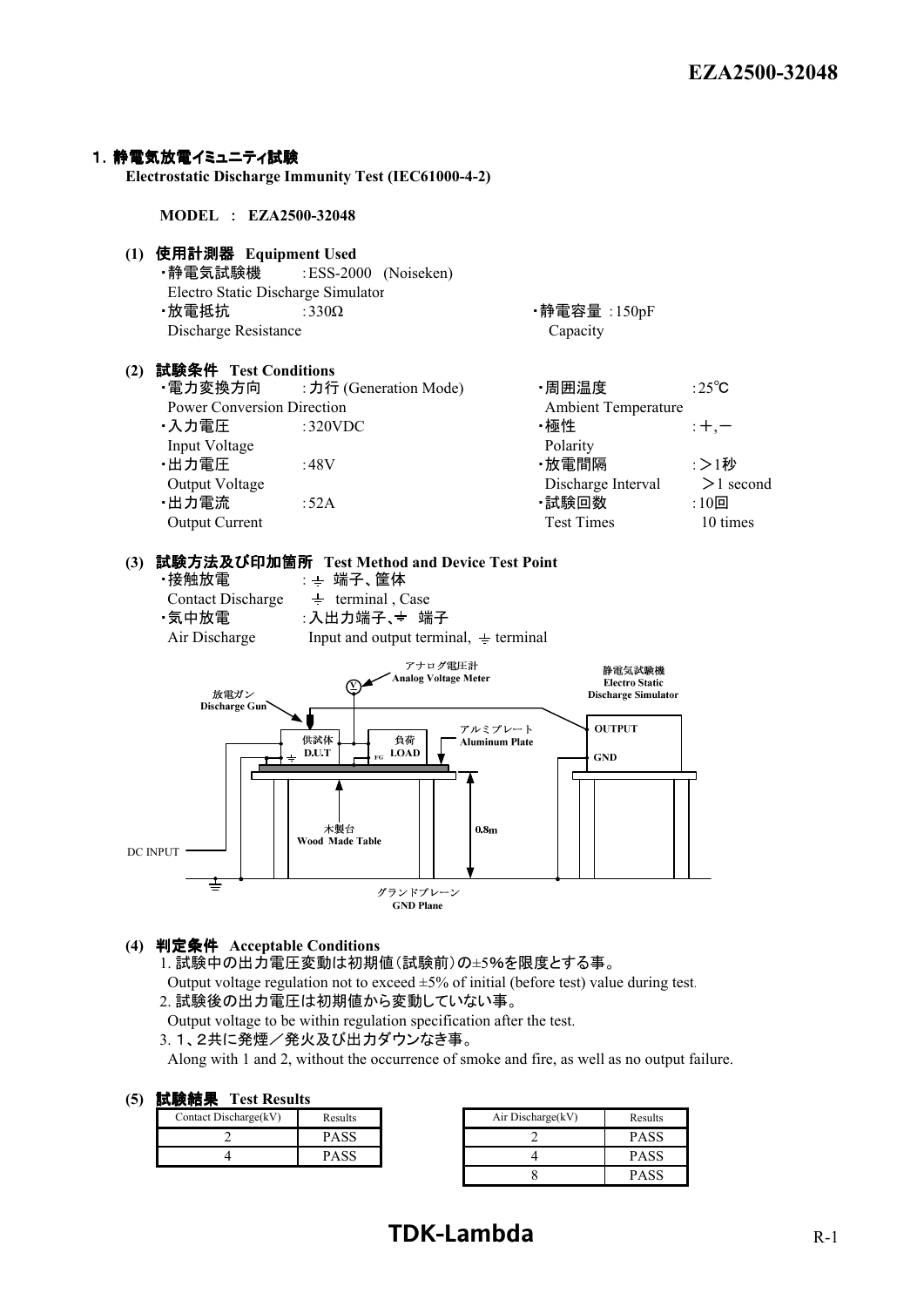#### 2. 放射性無線周波数電磁界イミュニティ試験

**Radiated Radio-Frequency Electromagnetic Field Immunity Test (IEC61000-4-3)**

**MODEL** : **EZA2500-32048**

#### **(1)** 使用計測器  **Equipment Used**

・ シグナルジェネレータ :N5181A (Agilent) Signal generator ・パワーアンプシステム :CBA 1G-250 (Teseq) Power amplifier system ・バイログアンテナ :VULP9118E (Schwarzbeck) Bilog antenna

### **(2)** 試験条件 **Test Conditions**

| ・電力変換方向                           | : 力行 (Generation Mode) | ・周囲温度                      | :25 $\degree$ C      |
|-----------------------------------|------------------------|----------------------------|----------------------|
| <b>Power Conversion Direction</b> |                        | <b>Ambient Temperature</b> |                      |
| ・入力電圧                             | :320VDC                | ·電磁界周波数                    | $:80 \sim 1000 MHz$  |
| Input Voltage                     |                        | Electromagnetic Frequency  |                      |
| ・出力電圧                             | :48V                   | ・振幅変調                      | $:80\%$ , 1kHz       |
| Output Voltage                    |                        | Amplitude Modulated        |                      |
| ・出力電流                             | :52A                   | ・偏波                        | :水平、垂直               |
| <b>Output Current</b>             |                        | Wave Angle                 | Horizontal, Vertical |
| ・距離                               | :3.0 <sub>m</sub>      | ・スイープコンディション :1.0%ステップ     |                      |
| Distance                          |                        | Sweep Condition            | 2.8秒保持               |
| ・試験方向                             | :左右、前後                 |                            | $1.0\%$ Step Up      |
| Test Angle                        | Both Sides, Front/Back |                            | 2.8 Seconds Hold     |
|                                   |                        |                            |                      |

#### **(3)** 試験方法 **Test Method**



#### **(4)** 判定条件 **Acceptable Conditions**

1. 試験中の出力電圧変動は初期値(試験前)の±5%を限度とする事。

Output voltage regulation not to exceed  $\pm 5\%$  of initial (before test) value during test.

2. 試験後の出力電圧は初期値から変動していない事。

Output voltage to be within regulation specification after the test.

3.1、2共に発煙/発火及び出力ダウンなき事。

Along with 1 and 2, without the occurrence of smoke and fire, as well as no output failure.

**(5)** 試験結果 **Test Result**

| Radiation Field Strength (V/m) | Result      |
|--------------------------------|-------------|
|                                | <b>PASS</b> |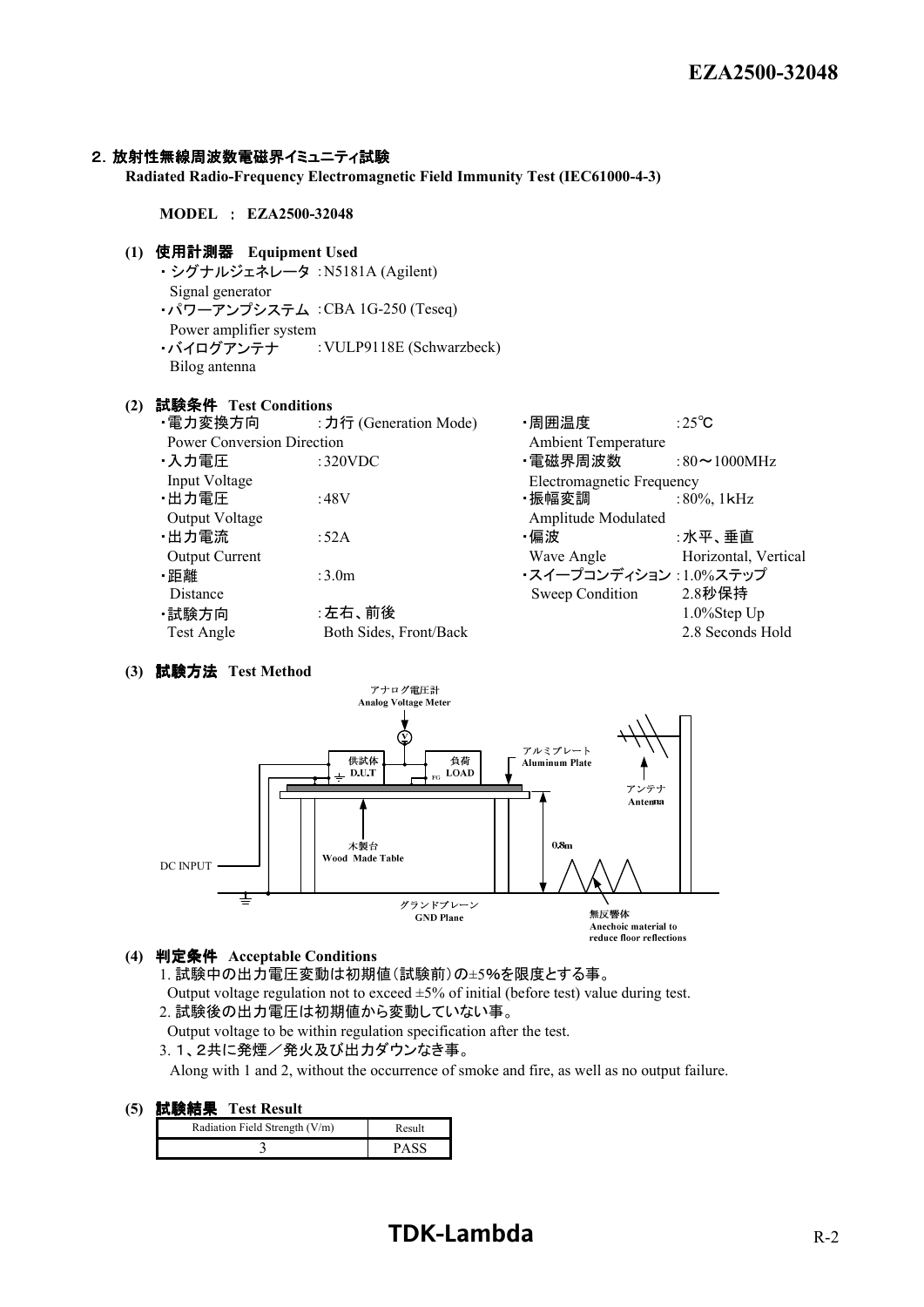#### 3. 電気的ファーストトランジェントバーストイミュニティ試験

**Electrical Fast Transient / Burst Immunity Test (IEC61000-4-4)**

#### **MODEL** : **EZA2500-32048**

**(1)** 使用計測器 **Equipment Used**

•EFT/B発生器 · FNS-AX Π (Noiseken) EFT/B Generator  $\cdot$ カップリングクランプ :15-00001A (Noiseken) Coupling clamp

#### **(2)** 試験条件 **Test Conditions**

| ・電力変換方向                           | : 力行 (Generation Mode) | ·周囲温度                      | :25 $\degree$ C |
|-----------------------------------|------------------------|----------------------------|-----------------|
| <b>Power Conversion Direction</b> |                        | <b>Ambient Temperature</b> |                 |
| ・入力電圧                             | :320 $VDC$             | ·試験時間                      | :1分間            |
| Input Voltage                     |                        | <b>Test Time</b>           | 1 minute        |
| ・出力電圧                             | $\pm 48V$              | ・極性                        | $: +, -$        |
| Output Voltage                    |                        | Polarity                   |                 |
| ・出力電流                             | :52A                   | ·試験回数                      | :3回             |
| <b>Output Current</b>             |                        | Number of Tests            | 3 times         |

#### **(3)** 試験方法及び印加箇所 **Test Method and Device Test Point**

320V端子(-V, +V, FG), (-V, +V), (-V), (+V), (FG)に印加 Apply to  $(-V, +V, FG)$ ,  $(-V, +V)$ ,  $(-V)$ ,  $(+V)$ ,  $(FG)$  of 320V terminal.



#### **(4)** 判定条件 **Acceptable Conditions**

1. 試験中の出力電圧変動は初期値(試験前)の±5%を限度とする事。

Output voltage regulation not to exceed  $\pm 5\%$  of initial (before test) value during test. 2. 試験後の出力電圧は初期値から変動していない事。

Output voltage to be within output voltage regulation specification after the test.

3.1、2共に発煙/発火及び出力ダウンなき事。

Along with 1 and 2, without the occurrence of smoke and fire, as well as no output failure.

#### **(5)** 試験結果 **Test Result**

| Test Voltage (kV) | Repetition Rate (kHz) | Results |
|-------------------|-----------------------|---------|
|                   |                       | PASS    |
|                   |                       | PASS    |

## **TDK-Lambda** R-3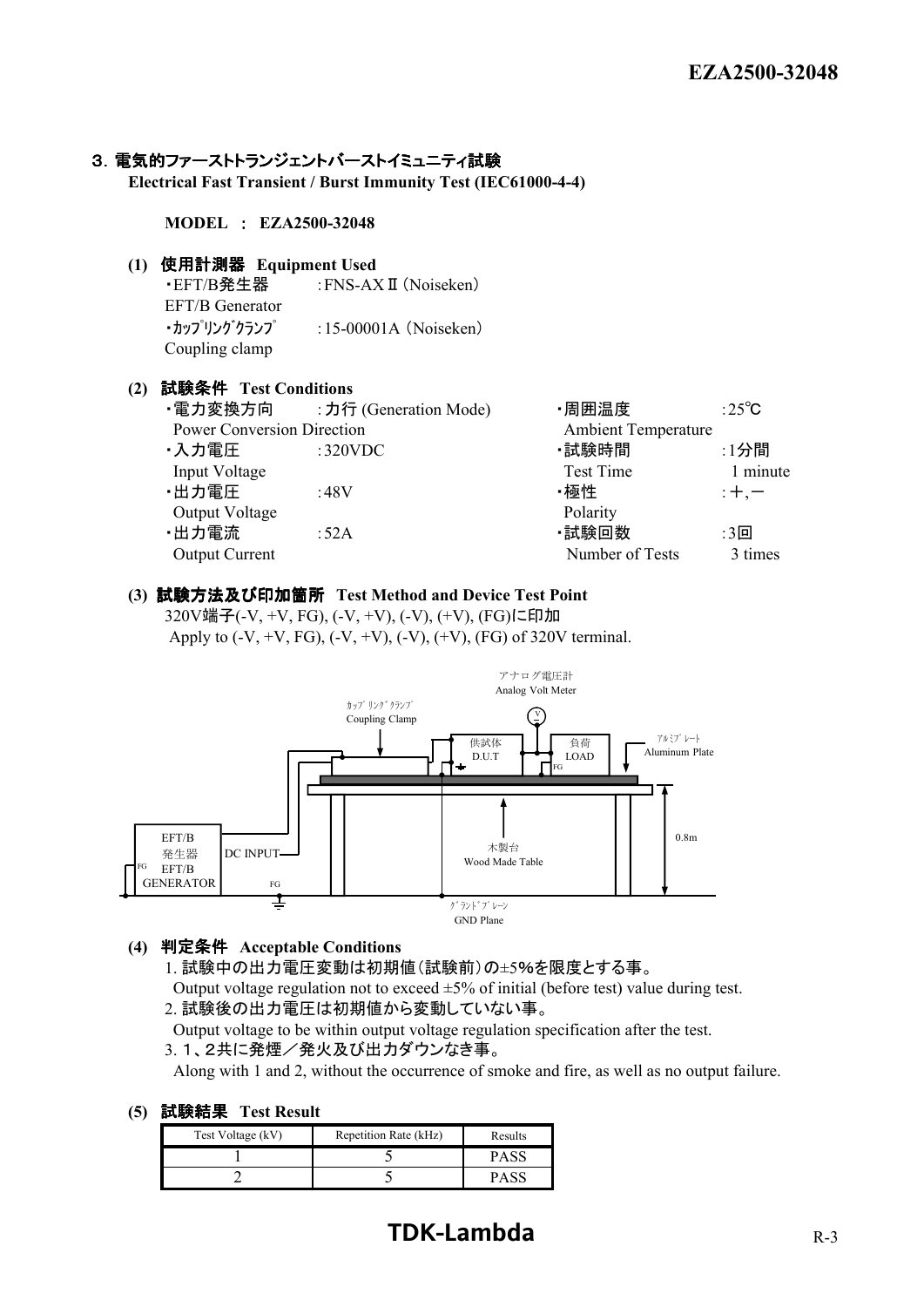

#### **(3)** 試験方法及び印加箇所 **Test Method and Device Test Points**

交流入力のコモンモード (u - FG) 及びノーマルモード (u - v) に印加 Apply to Common mode (u - FG) and Normal mode (u - v) of AC input.

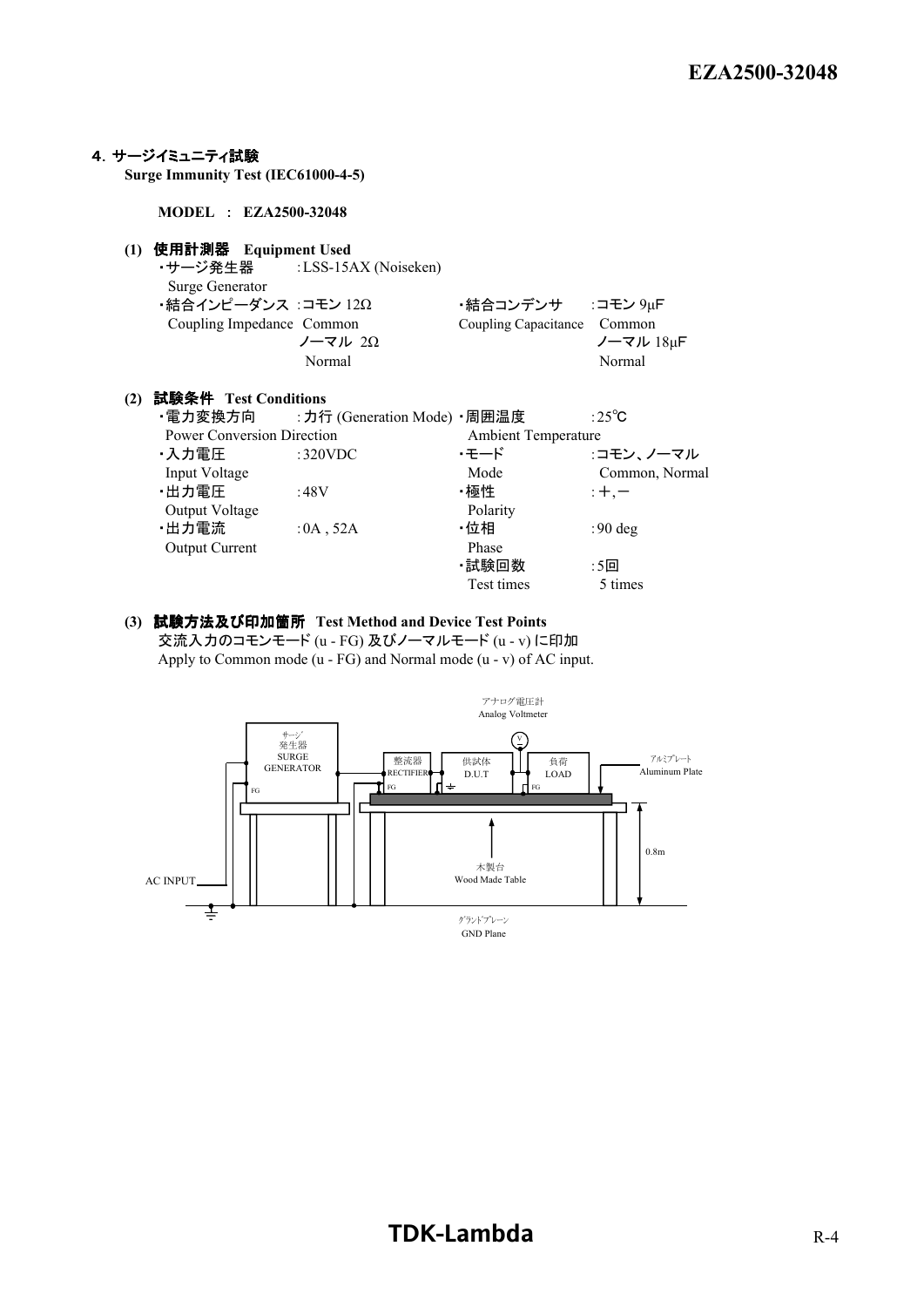#### **(4)** 試験回路 **Test Circuit**



#### **(5)** 判定条件 **Acceptable Conditions**

1. 試験中の出力電圧変動は初期値(試験前)の±5%を限度とする事。

Output voltage regulation not to exceed  $\pm 5\%$  of initial (before test) value during test.

2. 試験後の出力電圧は初期値から変動していない事。

Output voltage to be within regulation specification after the test.

3.1、2共に発煙/発火及び出力ダウンなき事。

Along with 1 and 2, without the occurrence of smoke and fire, as well as no output failure.

#### **(6)** 試験結果 **Test Results**

| Common            |             | Normal            |
|-------------------|-------------|-------------------|
| Test Voltage (kV) | Results     | Test Voltage (kV) |
|                   | <b>PASS</b> |                   |
|                   | <b>PASS</b> |                   |
|                   | <b>PASS</b> |                   |

|             | Normal            |             |  |
|-------------|-------------------|-------------|--|
| Results     | Test Voltage (kV) | Results     |  |
| <b>PASS</b> |                   | <b>PASS</b> |  |
| <b>PASS</b> |                   | <b>PASS</b> |  |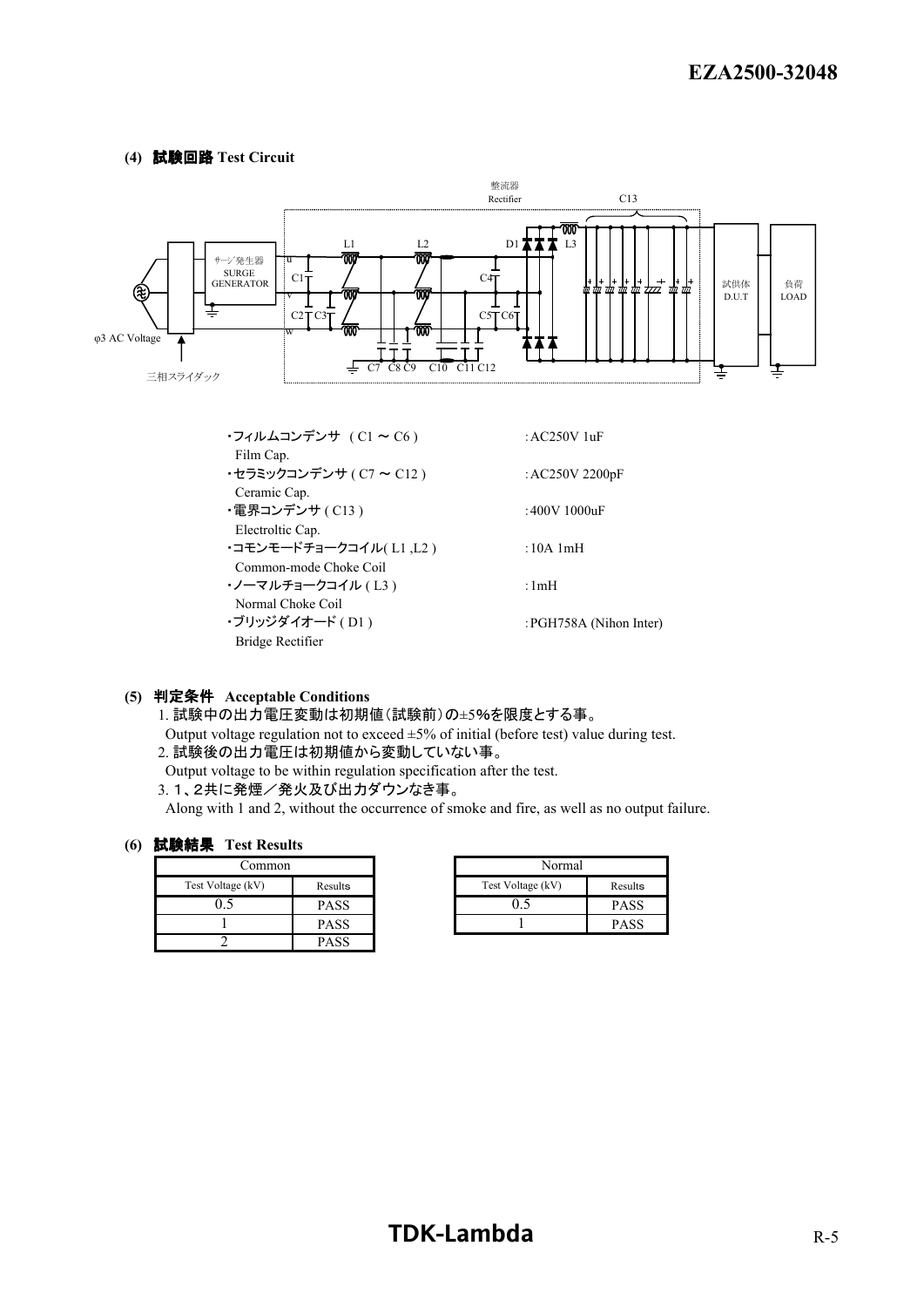#### 5. 伝導性無線周波数電磁界イミュニティ試験

**Conducted Disturbances Induced by Radio-Frequency**

#### **Field Immunity Test (IEC61000-4-6) MODEL** : **EZA2500-32048**

#### **(1)** 使用計測器  **Equipment Used** : 116FC-CE (Kalmus) RF power amplifier ・ シグナルジェネレータ : N5181A (Agilent) Signal generator ・結合/減結合ネットワーク : M3 (Schaffner) Coupling de-coupling network (CDN) ・ カップリングクランプ : EM101 (Luthi) Coupling clamp

#### **(2)** 試験条件 **Test Conditions**



#### **(3)** 試験方法 **Test Method**



#### **(4)** 判定条件 **Acceptable Conditions**

1. 試験中の出力電圧変動は初期値(試験前)の±5%を限度とする事。 Output voltage regulation not to exceed  $\pm 5\%$  of initial (before test) value during test.

2. 試験後の出力電圧は初期値から変動していない事。

Output voltage to be within regulation specification after the test.

3.1、2共に発煙/発火及び出力ダウンなき事。

Along with 1 and 2, without the occurrence of smoke and fire, as well as no output failure.

#### **(5)** 試験結果 **Test Result**

| ------<br>1 VOL 18VOUIL |        |  |
|-------------------------|--------|--|
| Voltage Level (V)       | Result |  |
|                         |        |  |